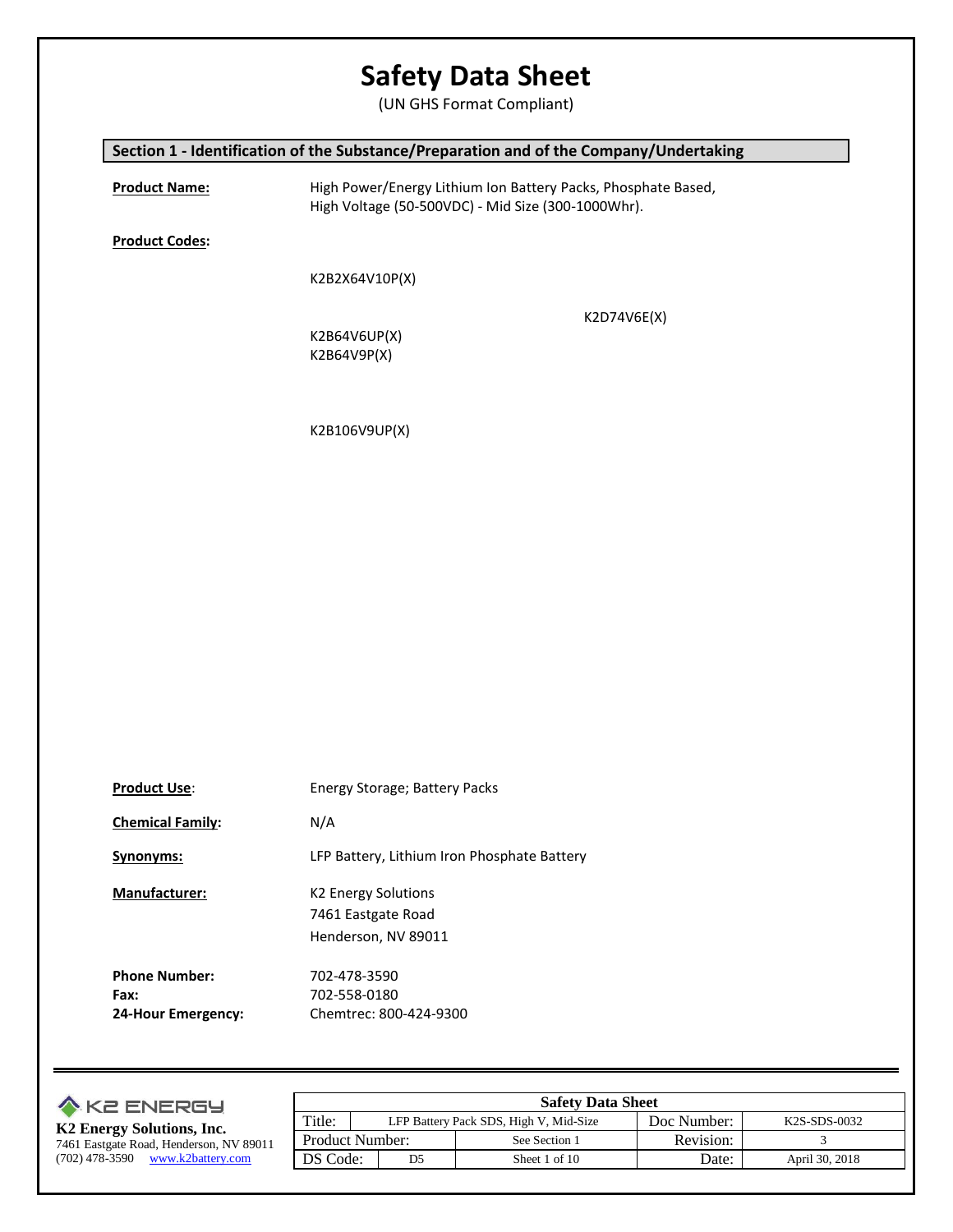(UN GHS Format Compliant)

### **Section 2 - Hazards Identification**

| <b>Protective Clothing</b>                                  | <b>NFPA Rating (USA)</b>                                                                                                                                                                                                                                                                                                                                                                                                                                                                                                                                                                                                                                                                                                                                                                                                                                                                                                                                                                                           | <b>EC Classification</b>                                                                                                                                                                                                                                    | <b>GHS Hazard Symbol</b> |  |
|-------------------------------------------------------------|--------------------------------------------------------------------------------------------------------------------------------------------------------------------------------------------------------------------------------------------------------------------------------------------------------------------------------------------------------------------------------------------------------------------------------------------------------------------------------------------------------------------------------------------------------------------------------------------------------------------------------------------------------------------------------------------------------------------------------------------------------------------------------------------------------------------------------------------------------------------------------------------------------------------------------------------------------------------------------------------------------------------|-------------------------------------------------------------------------------------------------------------------------------------------------------------------------------------------------------------------------------------------------------------|--------------------------|--|
| Not Required with Normal Use                                |                                                                                                                                                                                                                                                                                                                                                                                                                                                                                                                                                                                                                                                                                                                                                                                                                                                                                                                                                                                                                    | Not Classified as Hazardous                                                                                                                                                                                                                                 | Warning                  |  |
| <b>Preparation Hazards and</b><br><b>Classification:</b>    | Not dangerous with normal use. The materials within the component cells<br>contained in the battery may only represent a hazard if the structural integrity of<br>the battery and the component cell is compromised. Do not expose the batteries to<br>fire or open flame. Do not connect or mix batteries of varying sizes, chemistries, or<br>types. Do not short circuit, puncture, incinerate, crush, over-charge, over discharge,<br>or expose the batteries to temperatures above or below the declared limit.<br>Damage to the batteries may result in the risk of fire or explosion, which could<br>release dangerous hydrogen fluoride gas and exposure to the ingredients contained<br>within the cells of the battery or their combustion products could be harmful.<br>Systems with votages > 100 volts should be kept in restricted access area; arc flash<br>and shock PPE is required. Only authorized people with high voltage hazards<br>training should be allowed to enter in the battery area. |                                                                                                                                                                                                                                                             |                          |  |
| Appearance, Color, and<br>Odor:                             | Solid object, no odor.                                                                                                                                                                                                                                                                                                                                                                                                                                                                                                                                                                                                                                                                                                                                                                                                                                                                                                                                                                                             |                                                                                                                                                                                                                                                             |                          |  |
| <b>Primary Route(s) of</b><br><b>Exposure:</b>              | inhalation, eye contact, skin contact and ingestion.                                                                                                                                                                                                                                                                                                                                                                                                                                                                                                                                                                                                                                                                                                                                                                                                                                                                                                                                                               | Risk of exposure will only occur if the battery component cell is mechanically,<br>thermally, or electrically damaged and the enclosure is compromised. If this occurs,<br>exposure to electrolyte solutions contained within the battery cell may occur by |                          |  |
| <b>Potential Health Effects:</b>                            | corrosive and may cause burns to skin and eyes.                                                                                                                                                                                                                                                                                                                                                                                                                                                                                                                                                                                                                                                                                                                                                                                                                                                                                                                                                                    | Acute (Short Term): see Section 8 for Exposure Controls and Personal Protection.<br>In the event of disassembly or rupture, the electrolyte contained in the cell is                                                                                        |                          |  |
| Inhalation:                                                 |                                                                                                                                                                                                                                                                                                                                                                                                                                                                                                                                                                                                                                                                                                                                                                                                                                                                                                                                                                                                                    | Inhalation of material from a sealed battery is not an expected route of exposure.                                                                                                                                                                          |                          |  |
| Ingestion:                                                  | Vapors or mists from a ruptured battery may cause respiratory irritation.<br>Swallowing of material from a sealed battery is not an expected route of exposure.<br>Swallowing mists from a ruptured battery may cause respiratory irritation, chemical<br>burns of the mouth and gastrointestinal tract irritation.                                                                                                                                                                                                                                                                                                                                                                                                                                                                                                                                                                                                                                                                                                |                                                                                                                                                                                                                                                             |                          |  |
| Skin:                                                       |                                                                                                                                                                                                                                                                                                                                                                                                                                                                                                                                                                                                                                                                                                                                                                                                                                                                                                                                                                                                                    | Contact between the battery and skin will not cause any harm. Skin contact with<br>positive and negative terminals of high voltages may cause burns to the skin. Skin                                                                                       |                          |  |
| Eye:                                                        | the eye.                                                                                                                                                                                                                                                                                                                                                                                                                                                                                                                                                                                                                                                                                                                                                                                                                                                                                                                                                                                                           | contact with a ruptured battery can cause skin irritation.<br>Eye contact with the contents of a ruptured battery can cause severe irritation to                                                                                                            |                          |  |
| <b>Medical Conditions</b><br><b>Aggravated by Exposure:</b> | exposure to the materials.                                                                                                                                                                                                                                                                                                                                                                                                                                                                                                                                                                                                                                                                                                                                                                                                                                                                                                                                                                                         | Medical conditions related to potential exposure modalities may be exacerbated by                                                                                                                                                                           |                          |  |
| <b>Electric Shock and Burn:</b>                             | except by qualified personnel.                                                                                                                                                                                                                                                                                                                                                                                                                                                                                                                                                                                                                                                                                                                                                                                                                                                                                                                                                                                     | Battery System is not hazardous with normal use. The battery system does contain<br>dangerous current capability. The battery system should not be opened or serviced                                                                                       |                          |  |

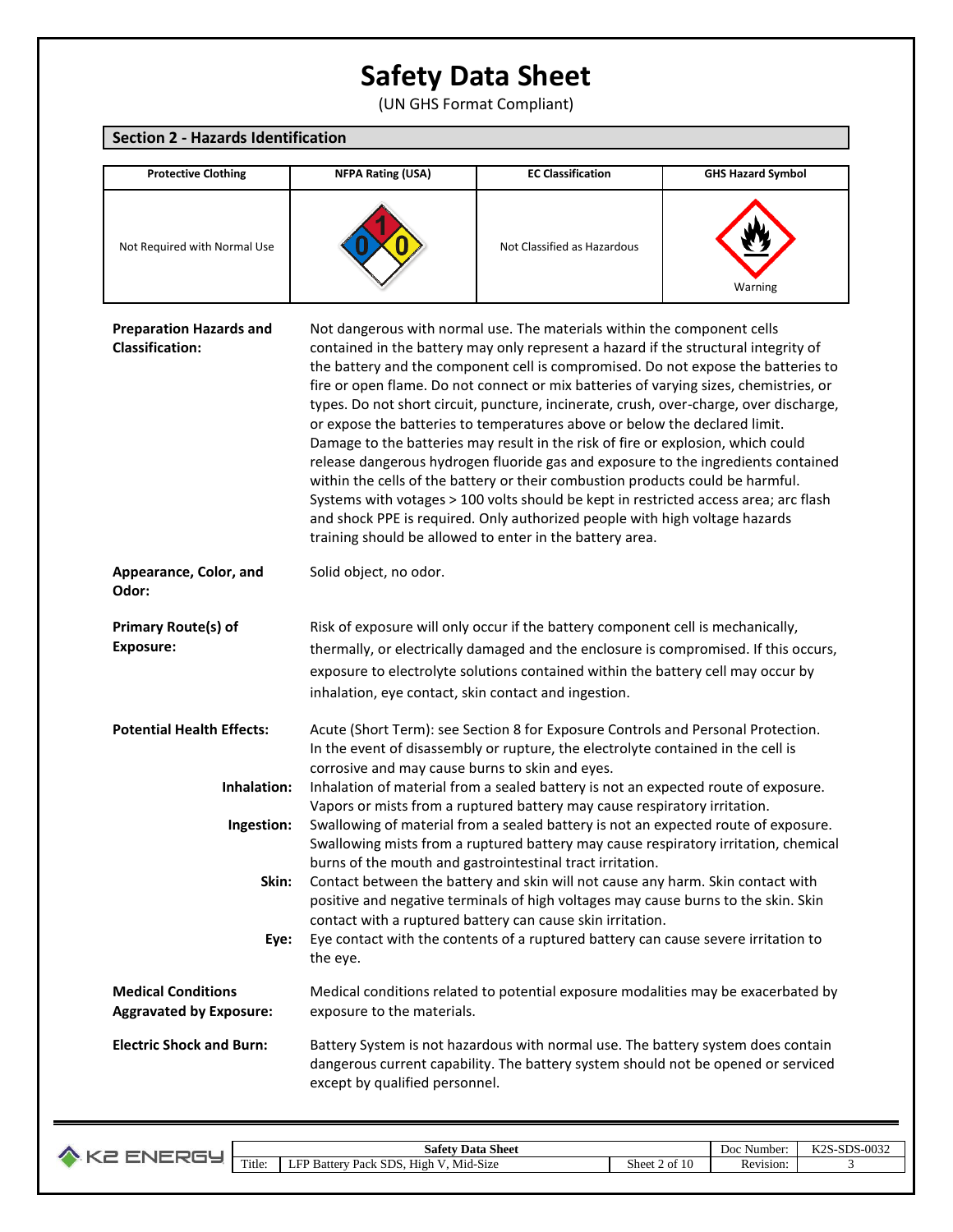(UN GHS Format Compliant)

#### **Section 3 - Composition/Information on Ingredients**

As manufactured and under normal use, this battery is not expected to expose user to hazardous ingredients.

USA: This item is an article pursuant to 29 CFR 1910.1200 and, as such, is not subject to the OSHA Hazard Communication Standard requirement. The information contained in this Safety Data Sheet contains valuable information critical to the safe handling and proper use of the product. This SDS should be retained and available for employees and other users of this product.

Canada: This is not a controlled product under WHMIS. This product meets the definition of a "manufactured article" and is not subject to the regulations of the Hazardous Products Act.

European Communities (EC): This product is not classified as hazardous according to Regulation (EC) No. 1272/2008. This product contains dangerous ingredients however, there is no expected release during use of the product and there is a barrier preventing exposure of the user and the environment.

Any hazardous ingredients will only be contained in the sealed battery cell components within the battery pack. All other component parts of the battery pack are inert materials that do not pose any hazard under normal use and handling. The following chart is the material content of typical material make up of a component cell.

|                                  |                | Percent of  |                                                       |
|----------------------------------|----------------|-------------|-------------------------------------------------------|
| <b>Common Chemical Name</b>      | CAS#           | Content (%) | <b>Classification and Hazard Labeling</b>             |
| Lithium Iron Phosphate (LiFePO4) | 15365-14-7     | 25-35       | Eye, Skin, Respiratory Irritant                       |
| Carbon, as Graphite              | 7440-44-0      | $12 - 18$   | Eye, Skin, Respiratory Irritant                       |
| Aluminum Metal                   | 7429-90-5      | $3 - 7$     | Inert                                                 |
| <b>Copper Metal</b>              | 7440-50-8      | $5-9$       | Inert                                                 |
| Electrolyte:                     |                |             | Mixture: Flammable; Reactive; Sensitizer; Eye, Skin & |
| Ethylene carbonate               | $96 - 49 - 1$  | $3 - 5$     | Respiratory Irritant                                  |
| Dimethyl carbonate               | 616-38-6       | $3 - 5$     |                                                       |
| Ethyl methyl carbonate           | 623-53-0       | $3 - 5$     |                                                       |
| Lithium Hexafluorophosphate      | 21324-40-3     | $1 - 3$     |                                                       |
| Polypropylene                    | 9003-07-0      | $2 - 3$     | Inert                                                 |
| Mild steel can & cap             | Not applicable | 18-22       | Inert                                                 |

#### **Section 4 – First Aid Measures**

**Voltage Shock and Burn:** Treat per standards for high voltage/current electric shock and burns. Contact medical professional immediately. **Skin Contact:** Contact with internal contents of the component cell may cause burns. If skin contact with internal contents occurs, remove affected articles of clothing. Wash affected area with lukewarm water for at least 30 minutes. If irritation or pain persists, seek medical attention. Decontaminate affected articles of clothing before reuse or discard. **Eye Contact:** Contact with internal contents may cause burns. If eye contact with internal contents occurs, wash out affected eye with gentle flowing lukewarm water while holding eyelids open for at least 30 minutes. Rinse with neutral saline solution if possible. Use caution not to rinse contaminated water into the

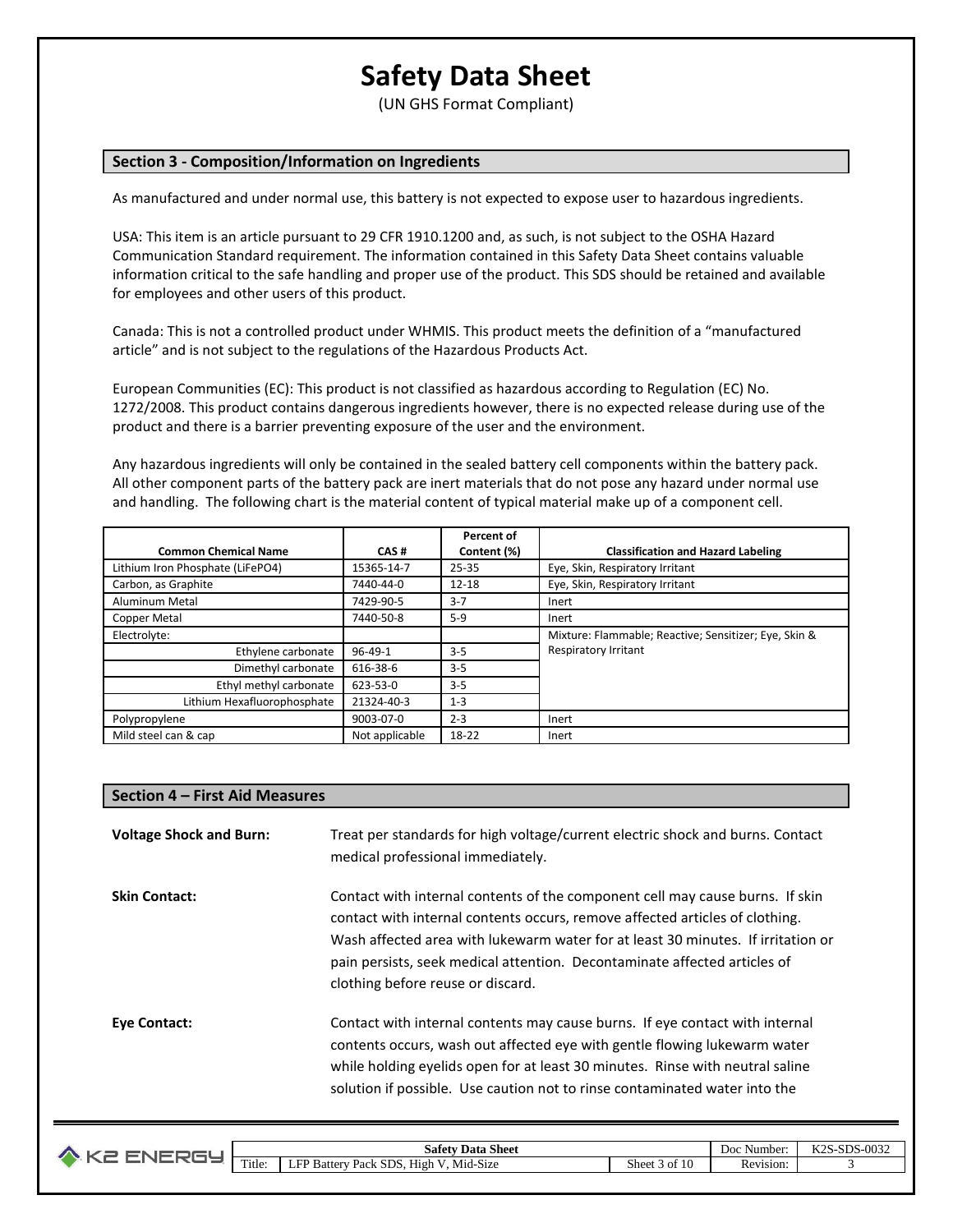(UN GHS Format Compliant)

unaffected eye, nose, mouth, or onto the face. Seek medical attention.

| Inhalation: | If internal contents are inhaled, move victim to fresh air and remove source of<br>contamination from area. Seek medical advice.                                                                                                                                              |
|-------------|-------------------------------------------------------------------------------------------------------------------------------------------------------------------------------------------------------------------------------------------------------------------------------|
| Ingestion:  | If ingestion of internal contents occurs, rinse mouth thoroughly with water. DO<br>NOT INDUCE VOMITING. If vomiting occurs naturally, have victim lean forward<br>to reduce risk of aspiration and continue to rinse mouth with water. Seek<br>medical attention immediately. |
| Caution:    | In all cases evacuate the contaminated area. If irritation persists, seek medical<br>assistance at once.                                                                                                                                                                      |

### **Section 5 - Fire Fighting Measures**

| NFPA:                                                |                                                                                                                                                                                                                                                                                                                                                                                                                             |
|------------------------------------------------------|-----------------------------------------------------------------------------------------------------------------------------------------------------------------------------------------------------------------------------------------------------------------------------------------------------------------------------------------------------------------------------------------------------------------------------|
| Health:<br>Flammability:<br>Instability:             | $\Omega$<br>1<br>0                                                                                                                                                                                                                                                                                                                                                                                                          |
| <b>Suitable Extinguishing Media:</b>                 | Water, carbon dioxide, dry chemical powder and foam are most effective means<br>to extinguish a battery fire                                                                                                                                                                                                                                                                                                                |
| <b>Unsuitable Extinguishing</b><br>Media:            | Not Applicable                                                                                                                                                                                                                                                                                                                                                                                                              |
| <b>Fire Fighting Procedure:</b>                      | Wear fully protective gear, including self-contained positive pressure breathing<br>apparatus, goggles, fireproofing jacket and gloves. Caution is advised during<br>application of water because burning particles may be ejected from the fire.                                                                                                                                                                           |
| <b>Unusual Fire and Explosion</b><br>Hazards:        | Exposing battery cell to excessive heat, fire or over voltage condition may cause<br>a leak, fire, hazardous vapors and hazardous decomposition products. Damaged<br>or opened cells or batteries can result in rapid heating and the release of<br>flammable vapors and potentially dangerous gases that may be heavier than air<br>and could travel along the ground or be moved by ventilation to an ignition<br>source. |
| <b>Specific Hazards from the</b><br><b>Chemical:</b> | The interaction of water or water vapor and exposed lithium<br>hexafluorophosphate (Li PF6) may result in the generation of hydrogen and<br>hydrogen fluoride (HF) gas. Contact with battery electrolyte may be irritating to<br>skin, eyes and mucous membranes. Fire will produce irritating, corrosive and/or<br>toxic gases. Fumes may cause dizziness or suffocation.                                                  |

### **Section 6 - Accidental Release Measures**

**Personal Precautions:** Hazardous material contained within the batteries cells will only be expelled if the battery is damaged or abused. If an accidental release occurs, personnel in the immediate vicinity should ensure containment measures and evacuation procedures are performed rapidly before any clean up. All non-required

| <b>Data Sheet</b><br>safet |                                                                        |                             | Number<br>Doc      | $\sim 0025$<br>エンヘぐ<br>$_{\text{enc}}$<br>N 40<br>່າ∹ລ⊔ພ່<br>-ww |
|----------------------------|------------------------------------------------------------------------|-----------------------------|--------------------|------------------------------------------------------------------|
| Title:                     | Mid-Size<br><b>Battery</b><br>ы<br>Pack<br>High<br>. טעט<br>-au N<br>ப | Sheet<br>. .<br>4 of<br>-10 | Revision:<br>17C v |                                                                  |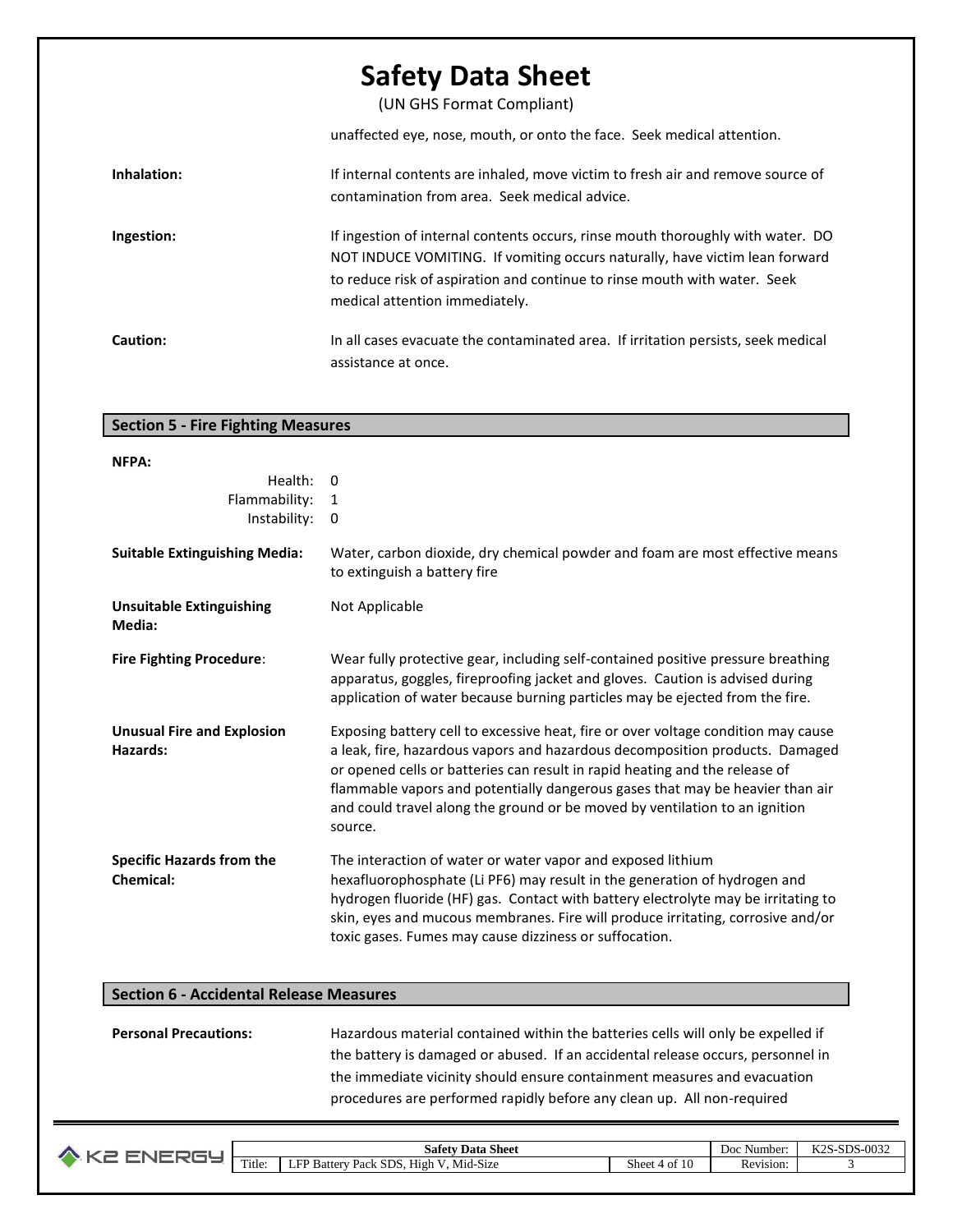(UN GHS Format Compliant)

personnel for containment and clean up should observe the evacuation procedures.

| <b>Evacuation Procedures:</b> | If an accidental release occurs, evacuate the area, except for required         |  |
|-------------------------------|---------------------------------------------------------------------------------|--|
|                               | containment and clean up personnel. Maintain a minimum clearance of 25          |  |
|                               | meters (75 feet) in all directions. Stay upwind of the release, keep out of low |  |
|                               | areas, and ventilate closed areas before re-entering.                           |  |
|                               |                                                                                 |  |

**Environmental Precautions:** Prevent released material from contaminating soil or entering sewers or waterways by capping drains or placing up barriers.

**Containment Procedures:** Stop the release if safe to do so. Contain any spilled liquid with dry sand, earth, or vermiculite. Move the damaged object to an isolated area, containment chamber, or cover with a fire proof containment blanket if safe to do so. Clean up spills immediately.

**Clean Up Procedures:** Wear adequate personal protective equipment as indicated in Section 8. Absorb spilled liquid material with an inert absorbent (dry sand, earth, or vermiculite) material. Collect all debris and contaminated absorbent into an acceptable waste container and dispose of according to directions in Section 13. Scrub the spill area with detergent and water; collect all contaminated wash water for proper disposal.

#### **Section 7 – Handling and Storage**

| <b>Handling Precautions:</b>                   | Do not expose battery or cell to extreme temperatures or fire. Do not<br>disassemble, crush or puncture battery. Do not overcharge or over discharge<br>the battery. Do not mix batteries of varying types or sizes. Do not connect<br>(short circuit) positive and negative terminals or place the batteries on<br>conductive metal.                                                                                                                     |
|------------------------------------------------|-----------------------------------------------------------------------------------------------------------------------------------------------------------------------------------------------------------------------------------------------------------------------------------------------------------------------------------------------------------------------------------------------------------------------------------------------------------|
| <b>Safe Storage</b><br><b>Recommendations:</b> | Insulate positive and negative terminals, when not in use, to avoid short circuit.<br>Ensure sufficient clearance between batteries and other surfaces. Store in a dry,<br>cool ( $25^{\circ}$ C +/-5 $^{\circ}$ C, 10-50% RH) and well-ventilated area. Elevated temperatures<br>can result in reduced battery life and venting of flammable liquid and gases.<br>Keep batteries away from strong oxidizers and acids. Keep out of reach of<br>children. |

#### **Section 8 – Exposure Controls and Personal Protection**

#### **Personal Protection:**

| <b>Respiratory Protection:</b> | Not necessary under normal use. In case of battery or cell rupture, use a self- |
|--------------------------------|---------------------------------------------------------------------------------|
|                                | contained full face respiratory mask.                                           |
| <b>Skin Protection:</b>        | Not necessary under normal use. Wear rubber apron and Viton rubber gloves if    |
|                                | handling a ruptured or leaking battery cell.                                    |

| ا Sheet<br>Data<br>Safety |                                                                                              |                         | Doc<br>Number.                     | $-SDS-0032$<br>レつぐ<br>NAC |
|---------------------------|----------------------------------------------------------------------------------------------|-------------------------|------------------------------------|---------------------------|
| Title.                    | $\cdots$<br>$- - -$<br><b>CD</b> 1<br>SDS.<br>Hıgh<br>. Mid-Size<br>√ Pack ≻<br>"batter<br>ப | $\sim$<br>Sheet .<br>ωı | $-$<br>Rev <sup>*</sup><br>/1S1ON: |                           |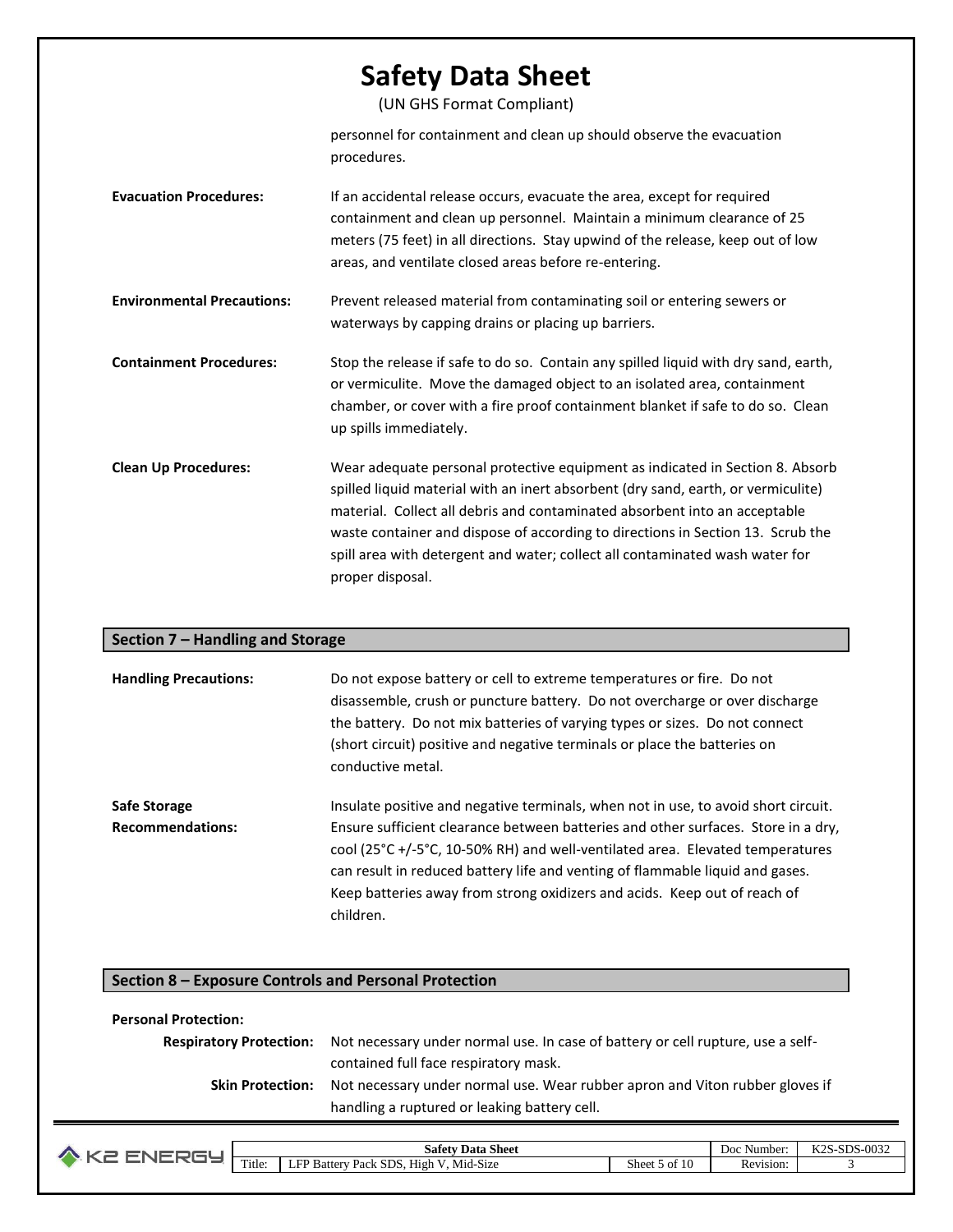(UN GHS Format Compliant)

| Eye Protection:              | Not necessary under normal use. Wear safety goggles if handling a ruptured or<br>leaking battery cell.                                                                                   |
|------------------------------|------------------------------------------------------------------------------------------------------------------------------------------------------------------------------------------|
| <b>Engineering Controls:</b> | Use local exhaust ventilation or other engineering controls to control sources of<br>dust, mist, fume and vapor.                                                                         |
| <b>Exposure Limits:</b>      | Exposures to hazardous substances are not expected when product is used for<br>its intended purpose. In the event of cell rupture or disassembly the following<br>exposure limits apply. |

| <b>Common Chemical Name/General Name</b>                                                                                        | <b>OSHA PEL-TWA</b>             | ACGIH (2010) TLV-TWA            |  |  |  |
|---------------------------------------------------------------------------------------------------------------------------------|---------------------------------|---------------------------------|--|--|--|
| Lithium Iron Phosphate                                                                                                          | 10.0 mg/m3 (as iron fume)       | 5.0 mg/m3 (as iron fume)        |  |  |  |
| Electrolyte                                                                                                                     | Not Established                 | Not Established                 |  |  |  |
| Carbon, As Graphite                                                                                                             | 5.0 mg/m3 (respirable fraction) | 2.0 mg/m3 (respirable fraction) |  |  |  |
|                                                                                                                                 |                                 |                                 |  |  |  |
| Notes:                                                                                                                          |                                 |                                 |  |  |  |
| OSHA: Occupational Safety and Health Administration<br>PEL-TWA: Permissible Exposure Limits-Time Weighted Average Concentration |                                 |                                 |  |  |  |

ACGIH: American Council of Government Industrial Hygienists

TLV-TWA: Threshold Limit Value-Time Weighted Average Concentration

### **Section 9 – Physical and Chemical Properties**

| Appearance:                          | Battery         | Physical State:                         | Solid          |
|--------------------------------------|-----------------|-----------------------------------------|----------------|
| Color:                               | Not Applicable  | pH:                                     | Not Applicable |
| Odor Type:                           | <b>Odorless</b> | Odor Threshold:                         | Not Applicable |
| Melting Point:                       | Not Applicable  | Freezing Point:                         | Not Applicable |
| <b>Boiling Point:</b>                | Not Applicable  | <b>Boiling Range:</b>                   | Not Applicable |
| Flash Point and Method (C°):         | Not Applicable  | Evaporative Rate: (n-Butyl Acetate = 1) | Not Applicable |
| Flammability:                        | Not Applicable  | Flammability/Explosive Limits (%):      | Not Applicable |
| <b>Oxidizing Properties:</b>         | Not Applicable  | Viscosity:                              | Not Applicable |
| <b>Relative Density:</b>             | Not Applicable  | Auto Ignition Temperature (C°):         | Not Applicable |
| Solubility in Water:                 | Insoluble       | Vapor Pressure: (mm Hg @ 20 C°)         | Not Applicable |
| Water/ Oil Distribution Coefficient: | Not Applicable  | Vapor Density: $(Air = 1)$              | Not Applicable |
| Decomposition Temperature:           | Not Applicable  |                                         |                |

| Section 10 - Stability and Reactivity                            |                                                                                                                                   |  |  |
|------------------------------------------------------------------|-----------------------------------------------------------------------------------------------------------------------------------|--|--|
| <b>Reactivity:</b>                                               | Not Available                                                                                                                     |  |  |
| <b>Chemical Stability:</b>                                       | Stable under normal use.                                                                                                          |  |  |
| Other:                                                           |                                                                                                                                   |  |  |
| <b>Possibility of Hazardous</b><br><b>Reactions:</b>             | Hydrogen fluoride gas may be produced in reaction with water.                                                                     |  |  |
| <b>Conditions to Avoid:</b>                                      | Avoid exposing battery to high temperatures. Do not incinerate, deform,<br>mutilate, crush, pierce, short circuit or disassemble. |  |  |
| <b>Incompatible Materials:</b><br><b>Hazardous Decomposition</b> | Not Applicable<br>Combustible vapors may be released if exposed to fire.                                                          |  |  |

| $\sim$<br>Data Sheet<br>safety |                                                                                         | $\sim$ $\sim$<br>Doc<br>Number                  | 002c<br>$T/T$ $\cap$ $\cap$<br>CDC<br>$-0.002$<br>$\sim$ $\sim$ $\sim$<br>נ⊾∠ |  |
|--------------------------------|-----------------------------------------------------------------------------------------|-------------------------------------------------|-------------------------------------------------------------------------------|--|
| Title:                         | .<br>Mid-Size<br>$- - - -$<br><b>SDS</b><br>ED R<br>-<br>Battery<br>. Pack<br>High<br>◡ | $\sim$ $\sim$<br>$\sim$<br>sheet<br>V OI<br>1 U | Revision:                                                                     |  |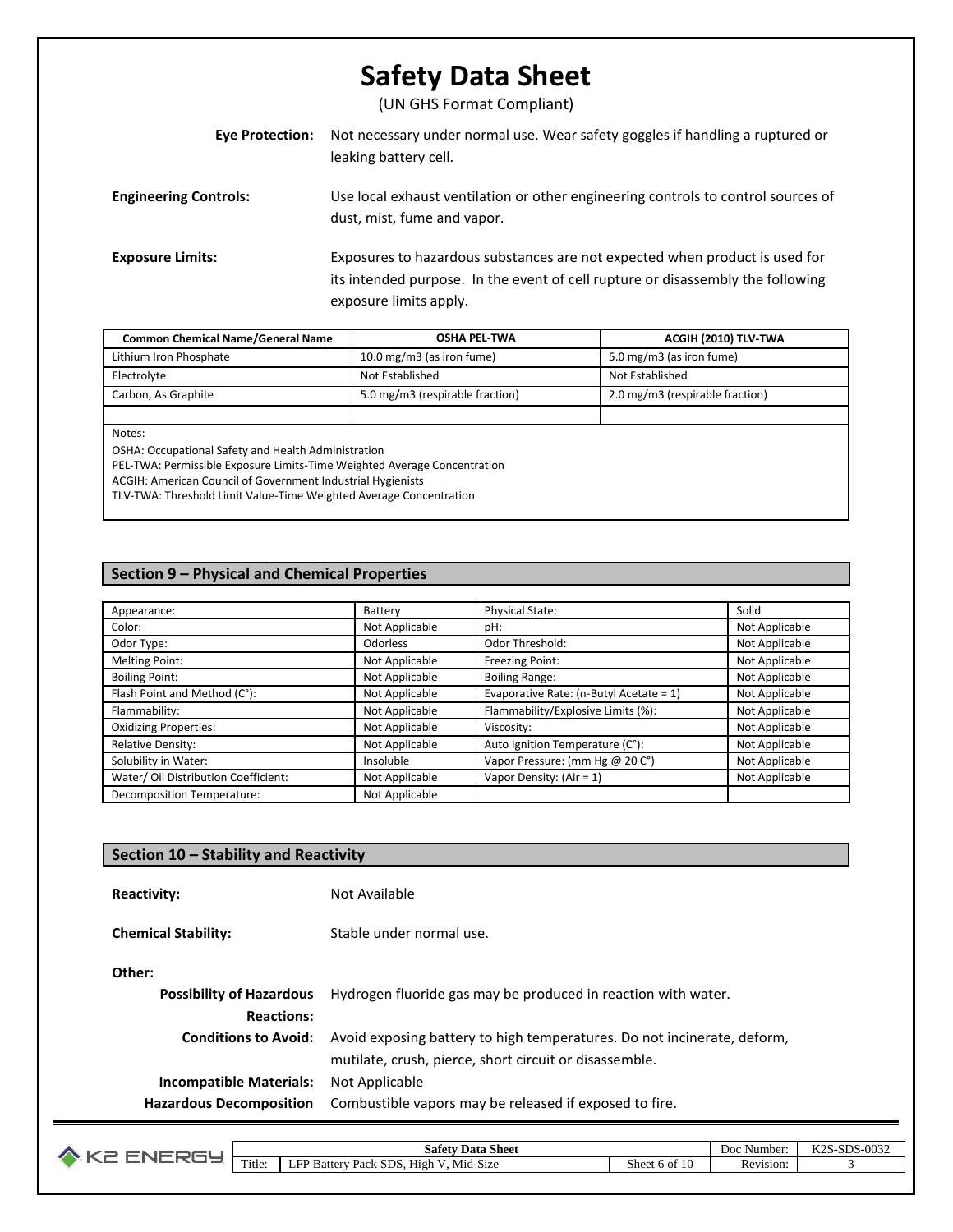(UN GHS Format Compliant)

**Products:**

| Section 11 - Toxicological Information |                                                                                    |  |  |  |
|----------------------------------------|------------------------------------------------------------------------------------|--|--|--|
|                                        |                                                                                    |  |  |  |
| <b>Short and Long Term Exposure</b>    |                                                                                    |  |  |  |
| <b>Effect Information:</b>             |                                                                                    |  |  |  |
| Inhalation:                            | Toxicity data and effects of inhalation exposure are not available. Not a likely   |  |  |  |
|                                        | route of exposure under normal use.                                                |  |  |  |
| Ingestion:                             | Toxicity data and effects of ingestion exposure are not available. Not a likely    |  |  |  |
|                                        | route of exposure under normal use.                                                |  |  |  |
| <b>Skin Contact:</b>                   | Toxicity data and effects of skin contact exposure are not available. Not a likely |  |  |  |
|                                        | route of exposure under normal use.                                                |  |  |  |
| <b>Eye Contact:</b>                    | Toxicity data and effects of eye contact exposure are not available. Not a likely  |  |  |  |
|                                        | route of exposure under normal use.                                                |  |  |  |
|                                        |                                                                                    |  |  |  |
| <b>Other Toxicity and Effect</b>       |                                                                                    |  |  |  |
| Information:                           |                                                                                    |  |  |  |
| Irritation:                            | Risk of irritation only occurs if battery cells are mechanically, thermally or     |  |  |  |
|                                        | electrically damaged and the enclosure is compromised. If this occurs, irritation  |  |  |  |
|                                        | to the skin, eyes, and respiratory tract may occur.                                |  |  |  |
| <b>Neurological Effects:</b>           | No information is available at this time.                                          |  |  |  |
| Sensitization:                         | The nervous system and organs may be sensitized by exposure to a damaged or        |  |  |  |
|                                        | compromised battery cell enclosure.                                                |  |  |  |
| Teratogenicity:                        | No information is available at this time.                                          |  |  |  |
| <b>Reproductive Toxicity:</b>          | No information is available at this time.                                          |  |  |  |
| <b>Mutagenicity (Genetic Effects):</b> | No information is available at this time.                                          |  |  |  |
| <b>Toxicologically Synergistic</b>     | No information is available at this time.                                          |  |  |  |
| <b>Materials:</b>                      |                                                                                    |  |  |  |
| Carcinogenicity:                       | Normal use will not result in exposure to substances that are considered human     |  |  |  |
|                                        | carcinogens by IARC (International Agency for Research on Cancer), ACGIH           |  |  |  |
|                                        | (American Conference of Governmental Industrial Hygienists), OSHA or NTP           |  |  |  |
|                                        | (National Toxicology Program).                                                     |  |  |  |

### **Section 12 – Ecological Information**

| <b>Bioaccumulative potential:</b> | Not available. |
|-----------------------------------|----------------|
| Persistence and degradability:    | Not available. |
| Mobility:                         | Not available. |
| Ecotoxicity:                      | Not available. |
| <b>Other Adverse Effects:</b>     | Not available. |

| J. |        | $\sim$<br>$\mathbf{r}$<br>Sheet<br>Safety<br>Data                      |             | - -<br>Number<br>Doc | -0032<br>17 n Cl<br>$_{\rm cnc}$<br>n 40 |
|----|--------|------------------------------------------------------------------------|-------------|----------------------|------------------------------------------|
|    | Title. | .<br>$\sim$<br>High<br>SDS.<br>Battery<br>Pack<br>Mid<br>1-S12e<br>. . | Sheet<br>ΩŤ | Revision:            |                                          |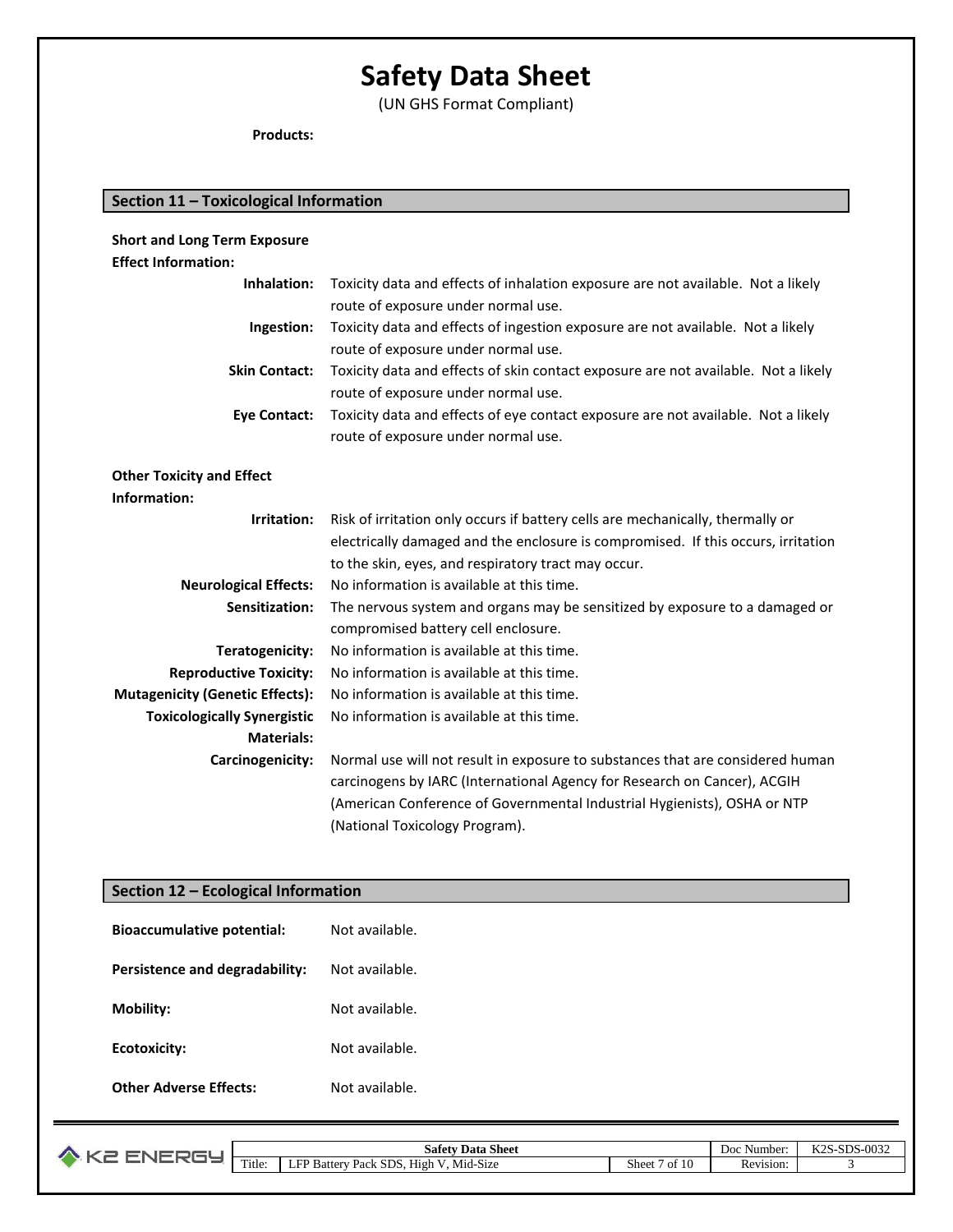(UN GHS Format Compliant)

#### **Section 13 – Disposal Considerations**

| <b>Waste Disposal Method:</b> | Lithium Iron Phosphate as a battery chemistry uses no heavy metals during the<br>manufacturing and is to be considered non-toxic and is approved for landfill<br>disposal. Recycling is encouraged. Do NOT dump into sewage or water bodies.<br>Dispose of in accordance with local, state and federal laws and regulations. |  |  |
|-------------------------------|------------------------------------------------------------------------------------------------------------------------------------------------------------------------------------------------------------------------------------------------------------------------------------------------------------------------------|--|--|
| <b>Special Precautions:</b>   | Discharge batteries fully and cap terminals before disposal. Handle according to<br>Section 7 and Section 8 to minimize exposure.                                                                                                                                                                                            |  |  |
| <b>Regional Regulations:</b>  |                                                                                                                                                                                                                                                                                                                              |  |  |
| USA:                          | Dispose of in accordance with local, state and federal laws and regulations.                                                                                                                                                                                                                                                 |  |  |
| Canada:                       | Dispose of in accordance with local, state and federal laws and regulations.                                                                                                                                                                                                                                                 |  |  |
| EC:                           | Dispose of in accordance with relevant EC Directives and national, regional, or                                                                                                                                                                                                                                              |  |  |
|                               | local regulations. Use appropriate code from European Waste Catalogue (EWC)                                                                                                                                                                                                                                                  |  |  |
|                               | for disposal within the EC,                                                                                                                                                                                                                                                                                                  |  |  |
| Other:                        | Dispose of in accordance with local, state and federal laws and regulations.                                                                                                                                                                                                                                                 |  |  |

### **Section 14 – Transport Information**

K2 Energy Products listed in Section 1 are designed to comply with standard international shipping regulations including the UN Recommendations on the Transport of Dangerous Good; the IATA Dangerous Goods Regulations; the International Maritime Dangerous Goods Code; and the US DOT Regulations for the safe transportation of lithium batteries.

| <b>ICAO Classification:</b>     | (International Civil Aviation Organization)                                   |
|---------------------------------|-------------------------------------------------------------------------------|
| <b>UN Number:</b>               | UN3480                                                                        |
| <b>UN Proper Shipping Name:</b> | LITHIUM ION BATTERIES                                                         |
| <b>Transport Hazard Class:</b>  | Class 9                                                                       |
| <b>Notes and Exceptions:</b>    | Packaging, markings, and documentation requirements are defined in the        |
|                                 | International Air Transport Association (IATA) Dangerous Goods Regulations    |
|                                 | (DGR) Packing Instructions 965.                                               |
|                                 | In some cases, excepted cells and batteries are allowed to be transported     |
|                                 | internationally without Class 9 packaging and in some circumstances markings, |
|                                 | but must conform to other requirements as stipulated in Packing Instructions  |
|                                 | 965 of the IATA DGR.                                                          |
| <b>IMDG Classification:</b>     | (International Maritime Dangerous Goods)                                      |
| <b>UN Number:</b>               | <b>UN3480</b>                                                                 |
| <b>UN Proper Shipping Name:</b> | LITHIUM ION BATTERIES                                                         |
| <b>Transport Hazard Class:</b>  | Class 9                                                                       |
| <b>Notes and Exceptions:</b>    | Packaging, markings, and documentation requirements are defined in the IMDG   |
|                                 | code Packing Instructions P903.                                               |
|                                 | In some cases, excepted cells and batteries are allowed to be transported     |

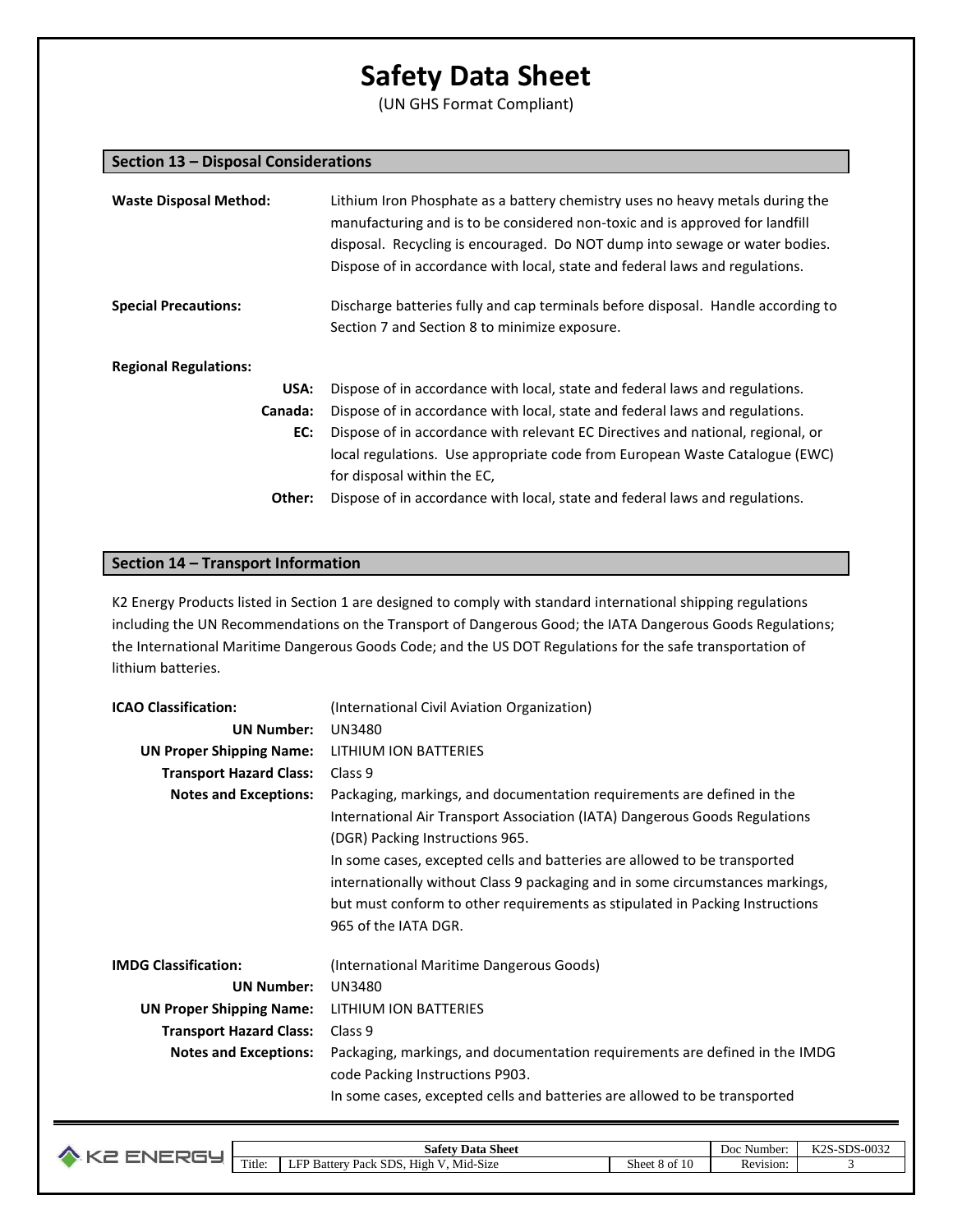(UN GHS Format Compliant)

internationally without Class 9 packaging and in some circumstances markings, but must conform to Special Provision 188 under the IMDG code.

| <b>U.S. HMR Classification:</b> | (United States Hazardous Materials Regulations)                                  |
|---------------------------------|----------------------------------------------------------------------------------|
| <b>UN Number:</b>               | UN3480                                                                           |
| <b>UN Proper Shipping Name:</b> | LITHIUM ION BATTERY                                                              |
| <b>Transport Hazard Class:</b>  | Class 9                                                                          |
| <b>Notes and Exceptions:</b>    | Packaging, markings, and documentation requirements are defined in Title 49 of   |
|                                 | the Code of Federal Regulations (CFR), Section 173.185. of the U.S. HMR.         |
|                                 | In some cases, excepted cells and batteries are allowed to be transported within |
|                                 | the US without Class 9 packaging and markings, but must conform to other         |
|                                 | requirements as stipulated in the 49 CFR Section 173.185(c) of the U.S. HMR.     |

### **Section 15 – Regulatory Information**

#### **USA**

| <b>OSHA HCS</b>                   | This SDS complies with requirements of the Hazard Communication Standard       |
|-----------------------------------|--------------------------------------------------------------------------------|
|                                   | (HCS) 29 CFR 1910.1200(g) and Appendix D.                                      |
| <b>EPA TSCA Status:</b>           | All ingredients in the product are listed on the TSCA inventory.               |
| <b>EPA SARA Title III:</b>        |                                                                                |
| Sec. 302/304:                     | None                                                                           |
| Sec. 311/312:                     | None                                                                           |
| Sec. 313:                         | None                                                                           |
| <b>EPA CERCLA RO:</b>             | None                                                                           |
| <b>California Prop 65:</b>        | This product does not contain chemicals known to the State of California to    |
|                                   | cause cancer or reproductive toxicity.                                         |
|                                   |                                                                                |
| Canada                            | This product has been classified in accordance with the hazard criteria of the |
|                                   | Controlled Products Regulations and the SDS contains all the information       |
|                                   | required by the Controlled Products Regulations.                               |
| <b>WHMIS Classification:</b>      | Not Controlled                                                                 |
| <b>New Substance Notification</b> | All ingredients in the product are listed, as required, on Canada's Domestic   |
| <b>Regulations:</b>               | Substance List.                                                                |
| <b>NPRI Substances:</b>           | This product does not contain any NPRI chemicals.                              |
| <b>EC</b>                         |                                                                                |
| <b>Classification / Symbol:</b>   | This product is not classified as hazardous according to Regulation (EC)       |
|                                   | 1272/2008.                                                                     |
| <b>Risk Phrases:</b>              | None                                                                           |
|                                   |                                                                                |
| <b>Safety Phrases:</b>            | Keep out of the reach of children.                                             |

| Ø |        | Data Sheet<br>-safety i                            |               | Doc<br>Number:                        | ワウロ<br>$_{\text{enc}}$<br>S-0032<br>∼-<br>נגע<br>N 40 |
|---|--------|----------------------------------------------------|---------------|---------------------------------------|-------------------------------------------------------|
|   | Title: | . Mid-Size<br>EL<br>: SDS. High<br>Battery<br>Pack | Sheet 9 of 10 | $\overline{\phantom{a}}$<br>Revision: |                                                       |